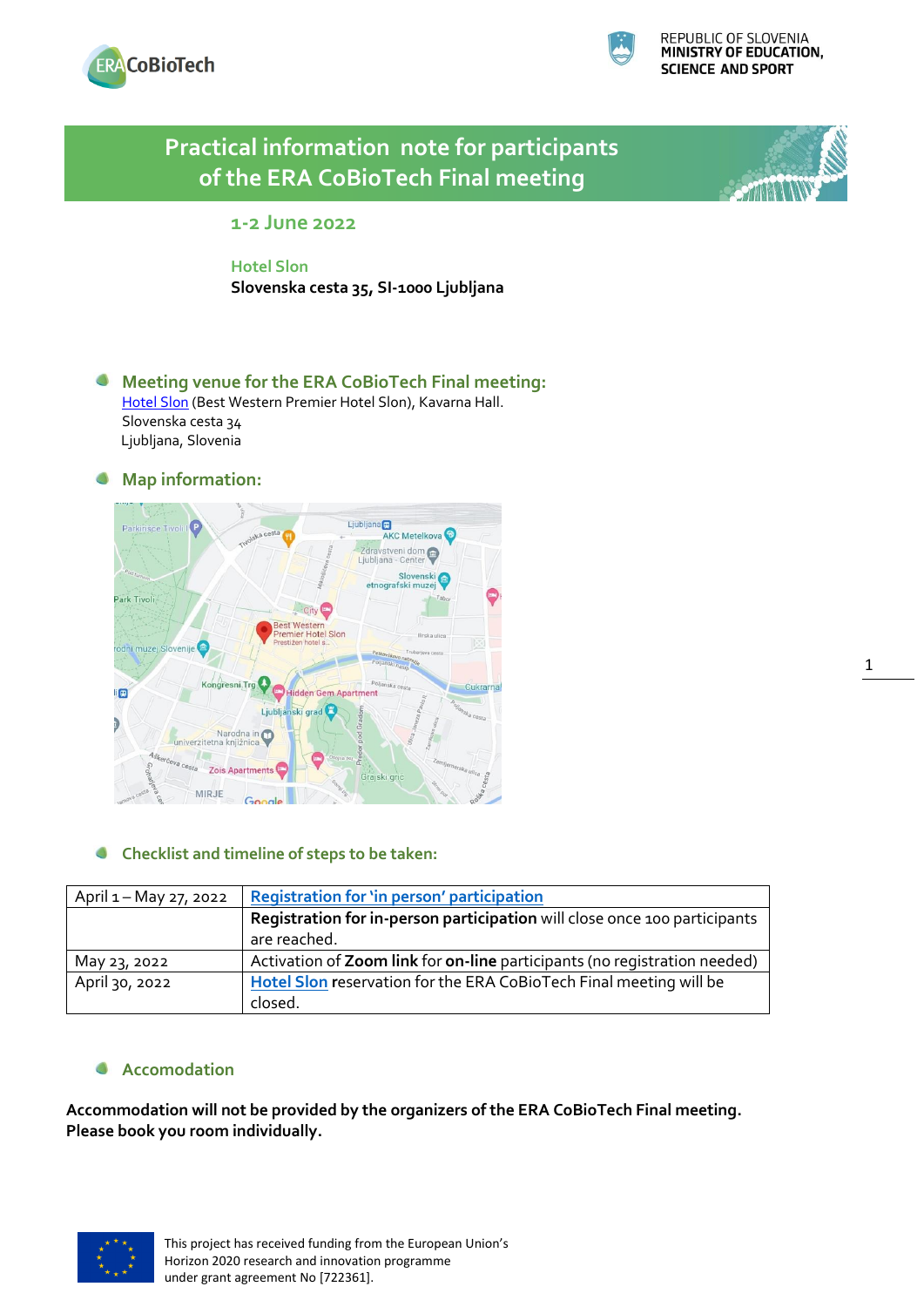



**We recommend you the Hotel Slon**, which offers you also **a possibility of direct transfer** (Ljubljana Airport / hotel and vice-versa).

### **Hotel Slo[n www.hotelslon.com](http://www.hotelslon.com/)**

| <b>Accommodation rates: Room type</b> | Net rates per night |
|---------------------------------------|---------------------|
| Comfort double / twin room: 1 person  | $129 \epsilon$      |
| Comfort double / twin room: 2 persons | $144$ €             |

Price is inclusive of accommodation and VAT, lavish buffet breakfast, high speed Wi-Fi access, use of the hotel's Spa & Fitness equipped with Technogym fitness open 24 hours, and relaxing sauna centre with Finnish & Turkish sauna. City tax is not included and is 3,13 EUR per person per night.

The hotel prepared a **[special reservation link](https://reservations.travelclick.com/102655?groupID=3299368) (active until April 30, 2022)**, with which guests will register directly at the hotel.

#### **Transport for Hotel Slon:**

- **Reservation of shuttle transfer** (Ljubljana Airport / hotel and vice-versa) can be done with room reservation and the payment is settled at reception desk. Extra charge is 11 EUR per person in one direction.

- **Taxi transfer**, Ljubljana Airport-hotel or vice-versa: 33 EUR in one direction.

#### **Safe stay at Hotel Slon**

Please check on the link, recommended hygiene measures and public guidance on COVID-19 coronavirus: [https://www.hotelslon.com/safe-stay/.](https://www.hotelslon.com/safe-stay/)

#### **Please consider alternative accommodation options near the meeting venue in Ljubljana:**

[City Hotel Ljubljana\\*\\*\\*](https://www.cityhotel.si/en/) [Hotel Park Ljubljana\\*\\*\\*](https://www.hotelpark.si/en/) [Intercontinental Ljubljana\\*\\*\\*\\*](https://www.ihg.com/intercontinental/hotels/gb/en/ljubljana/ljuha/hoteldetail) [Grand Hotel Union\\*\\*\\*\\*](https://www.union-hotels.eu/en/grand-hotel-union/) [Hotel Lev\\*\\*\\*\\*](https://www.union-hotels.eu/en/hotel-lev/) [Hotel Cubo\\*\\*\\*\\*](https://www.hotelcubo.com/)

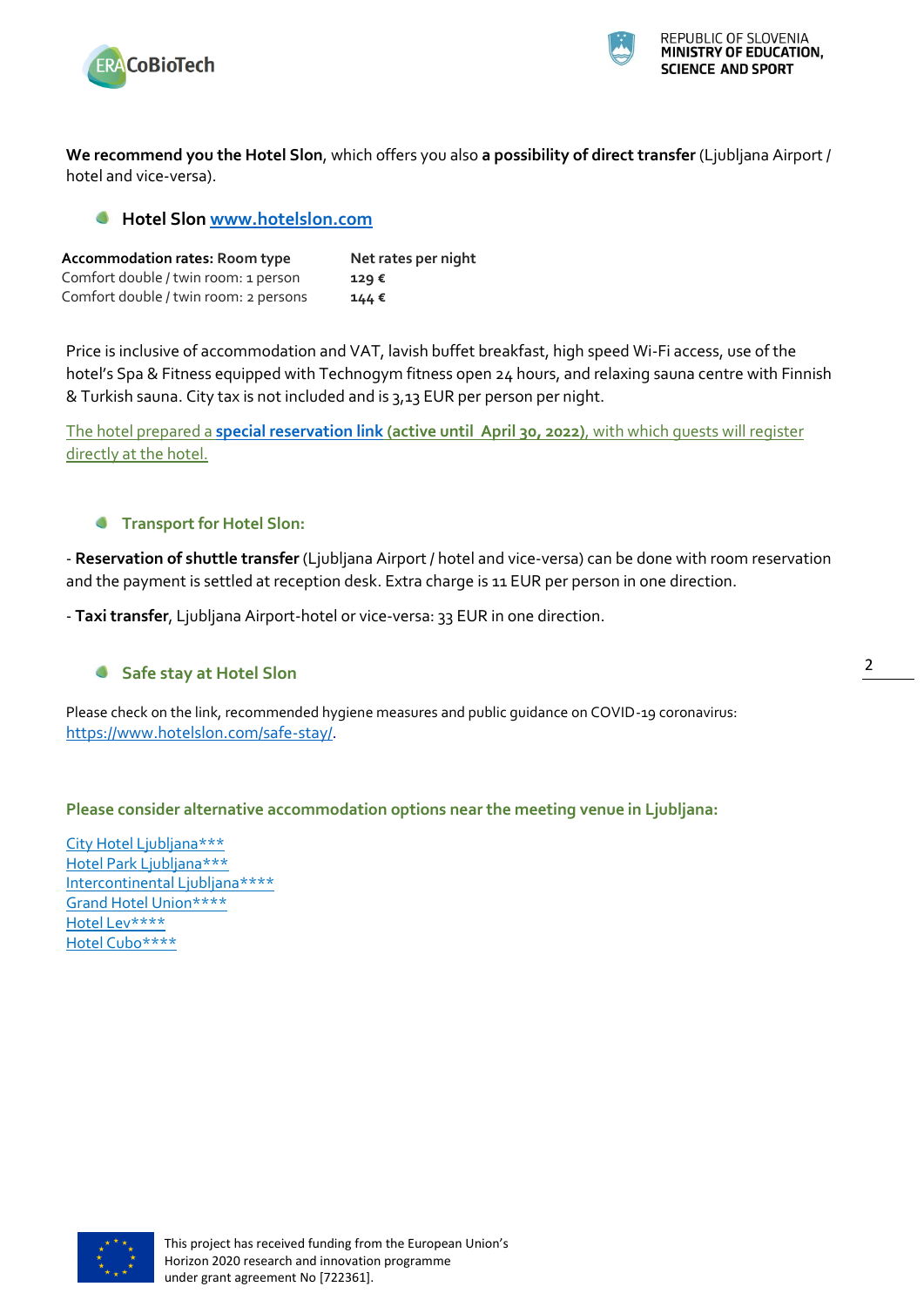



#### **Transportation to/from the airport will not be provided by the organizers of the ERA CoBioTech Final meeting**. However, please consider the options below to facilitate the organization of your transport.

#### **Travelling to/ from Ljubljana, Slovenia (Jože Pučnik Airport)**

 The closest **airport to Ljubljana is Jože Pučnik Airport**, which is located around 26 kilometres from Ljubljana. There are many options for transport to/ from Ljubljana:

 - **Nomago shuttle**; price: from 10€ (tickets); from the airport to the Main Bus Station, buy the ticket here (https://shuttle.nomago.si/si/domov).

 - **Go Opti**; price: from 18-27€/person; from the airport to the given address, order on their website (https://www.goopti.com/en/).

 - **Markun Shuttle**; price: from 10€/person; from the airport to the given address, order by phone (051 651 771) or email (info@markun-shuttle.com).

 - **Zup prevozi**, price: 44€/1-3 persons or 59€/4-7 persons; from the airport to the given address, order by phone (031 304 141) or email (info@zup-prevozi.eu).

## **Travelling to/ from Zagreb, Croatia (Franjo Tuđman Aiport)**

 - **Go Opti**; price: from 21-38€/person/shared vehicle, from 55€/2 persons/private vehicle; from the airport to the given address, order on their website (https://www.goopti.com/en/)

 - **Markun Shuttle**; price: upon request, from the given address to the airport, order by phone (051 651 771) or email (info@markun-shuttle.com).

 - **Shuttle direct**, price: from 168€/2 persons, from the airport to the given address, order on their website (https://www.shuttledirect.com/en/)

### **Travelling to/ from Graz, Austria (Flughafen Graz)**

 - **Zup prevozi**, price: upon inquiry; from the airport to the given address, order by phone (031 304 141) or email (info@zup-prevozi.eu).

 - **Shuttle Planet**, price: upon inquiry; from the airport to the given address, order on their website (https://www.shuttleplanet.com/)

 - **Go Opti**; price: from 50€/person/shared vehicle, from 77€/ 2 persons/private vehicle; from the airport to the given address, order on their website (https://www.goopti.com/en/)

### **Travelling to/ from Venice, Italy (Venice Marco Polo Airport)**

- **Zup prevozi**, price: upon inquiry; from the airport to the given address, order by phone (031 304 141) or email (info@zup-prevozi.eu).

- **Go Opti**; price: from 34€/person/shared vehicle, from 75 €/ 2 persons/private vehicle; from the airport to the given address, order on their website (https://www.goopti.com/en/)
- **Nomago shuttle**; price: upon inquiry; bus from the airport to the Main Bus Station, buy the tickets on their website (https://shuttle.nomago.si/si/domov).

### **Travelling to/ from Trieste, Italy (Friuli Venezia Giulia Airport)**

- **Go Opti**; price: from 22€/person/shared vehicle, from 52€/ 2 persons/private vehicle; from the airport to the given address, order on their website (https://www.goopti.com/en/)
- **Zup prevozi**, price: from 18€/person price upon inquiry; from the airport to the given address, order by phone (031 304 141) or email (info@zup-prevozi.eu).
- **Kombi Center**; price: price upon inquiry; from the airport to the given address, order by phone (051 313 729) or email [\(info@kombicenter.si\)](mailto:info@kombicenter.si)

More information on Ljubljana: [https://www.visitljubljana.com/en/visitors/;](https://www.visitljubljana.com/en/visitors/) [http://www.ljubljana.info/.](http://www.ljubljana.info/)